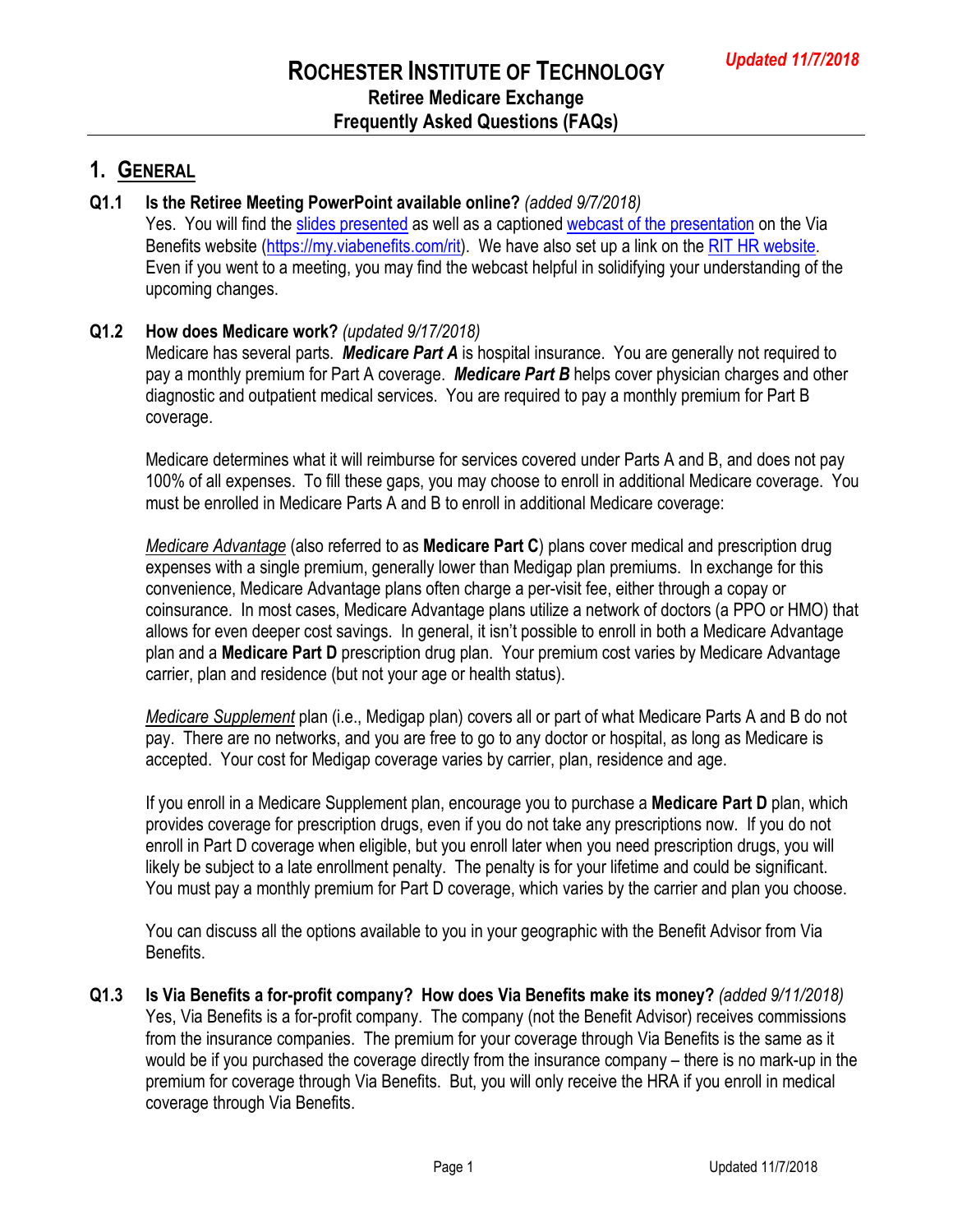- **Q1.4 What happens to the spouse's coverage and HRA if the retiree dies?** *(added 9/11/2018)* Your spouse continues to be eligible for coverage through Via Benefits; the retiree's coverage will be cancelled as of the date of death. In addition, your spouse will continue to receive the annual spouse HRA credits; there will be no future credits of the retiree amount. Finally, the total balance in the HRA will be available to the spouse.
- **Q1.5 What happens to the retiree's coverage and HRA if the spouse dies?** *(added 9/11/2018)* The retiree continues to be eligible for coverage through Via Benefits; the spouse's coverage will be cancelled as of the date of death. In addition, the Retiree HRA credit will continue each year; there will be no future HRA credits in the spouse amount. The total balance in the HRA will be available to the retiree.
- **Q1.6 I didn't receive the** *Getting Started Guide* **from Via Benefits. Can it be sent to me?** *(updated 9/13/2018)* Yes, but the main purpose of this booklet was to make sure the retiree had the Via Benefits website [\(https://my.viabenefits.com/rit\)](https://my.viabenefits.com/rit) and the toll-free RIT dedicated Via Benefits phone number (888-586- 0693). If would like the booklet, please contact Via Benefits directly. Please note that it could take at least two weeks for you to receive this mailing.
- **Q1.7 I am Medicare-eligible but my spouse is not. What happens to her coverage?** *(added 9/11/2018)* The pre-Medicare person continues to have the pre-Medicare RIT coverage available (i.e., POS A, POS B, POS D, Blue PPO). RIT will send information to the retiree in early November with information about the 2019 pre-Medicare plans and premium contributions. Lifetime Benefit Solutions (LBS) will continue to bill for the pre-Medicare coverage.
- **Q1.8 I am the retiree and am currently pre-Medicare. I will turn 65 in May of 2019 so I will become Medicare eligible then. Do I need to enroll with Via Benefits now?** *(added 9/11/2018)* No, you will start the process when it gets closer to your birthday. You should begin the process to enroll in Medicare Part A and Part B about three months prior to your birthday. The Benefit Advisor from Via Benefits can help you with this process.
- **Q1.9 Your toll-free number only works in the U.S. What is the number to call if I am outside the country?** *(added 9/11/2018)* The number for calling from outside the U.S. is (801) 994-9805. Please note that this is not a toll-free number. In addition, it is not dedicated to RIT retirees.
- **Q1.10 I help my 92-year old mother with her medical plan choices, but she is not an RIT retiree. Can we use Via Benefits to help with her plan choice for 2019?** *(added 9/11/2018)* We are happy to let you know that while you cannot use the RIT dedicated number, you can the public phone number that Via Benefits provides, which is (844) 889-9143. Your mother will have access to the trained Benefit Advisors by calling this number.
- **Q1.11 Will the insurance company accept a credit card for my monthly premium?** *(added 9/12/2018)* Yes.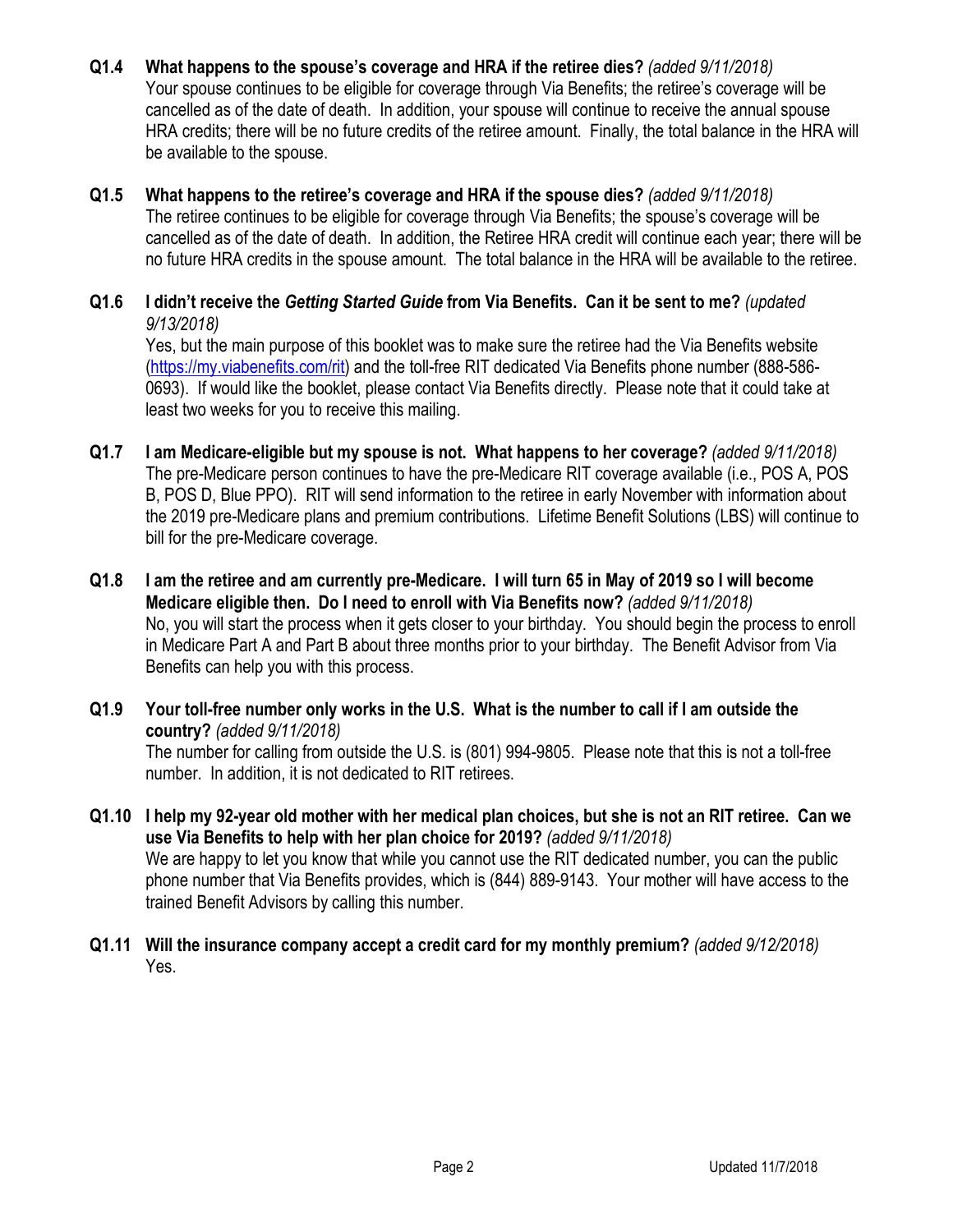### **Q1.12 Why is RIT making this change?** *(added 9/12/2018)*

The liability for retiree healthcare has been growing rapidly and it has become unsustainable for RIT and retirees with the current model. RIT has no control over the cost escalation; RIT offers a limited number of retiree plans, which is typical under a group model. The retiree plans we offer are fully insured and have rich benefits, which is expensive for both RIT and retirees. We began exploring the Medicare Exchange concept several years ago and it has matured to a point where we truly believe this is the right direction for RIT and for RIT retirees to keep the benefit sustainable for the future.

#### **Q1.13 I am confused. I have heard the Medicare plan enrollment starts October 1 as well as October 15. Can you please clarify.** *(added 9/12/2018)*

For RIT retirees who have had the RIT group coverage, there is a special enrollment period since you will be losing coverage as of December 31, 2018. For this first year, your enrollment period is October 1 through December 31. In future years, you will participate in the standard Medicare plan enrollment process, which is October 15 through December 7.

**Q1.14 I am an RIT retiree and employed full-time elsewhere. If I enroll in my employer's coverage, can I enroll in coverage through Via Benefits in the future?** *(added 9/12/2018)*

Yes, RIT provides flexibility to retirees. If you do not need the coverage through RIT, you can join at a later time. You can join during the annual open enrollment period or mid-year if your situation changes. For example, if you leave your current employer mid-year, you can enroll through Via Benefits so you do not have a gap in coverage. Please note that you should begin the process to enroll in Medicare Part A and Part B (if you are not already enrolled) about three months before you will need the RIT coverage. If you enroll through Via Benefits mid-year, your HRA will be prorated. For example, if you enroll in coverage through Via Benefits July 1, you would receive one-half the annual HRA amount. The following January, you would be eligible for the full HRA amount.

**Q1.15 I do not want to do anything online. Do I have to have an online account?** *(added 9/13/2018)* No.

## **2. PRESCRIPTION DRUGS**

**Q2.1 I participate in the New York State Elderly Pharmaceutical Insurance Coverage (EPIC) Program. How will that work with my new coverage?** *(added 9/7/2018)*

Elderly Pharmaceutical Insurance Coverage (EPIC) is a New York state program for seniors administered by the Department of Health. EPIC helps income-eligible seniors aged 65 and older to supplement their out-of-pocket Medicare Part D drug plan costs. Seniors can apply for EPIC at any time of the year and must be enrolled or eligible to be enrolled in a Medicare Part D drug plan to receive EPIC benefits and maintain coverage. Therefore, if you are enrolled in a Part D plan, EPIC would work for you. Apply for EPIC on the New York State Department of Health website at [https://www.health.ny.gov/health\\_care/epic/](https://www.health.ny.gov/health_care/epic/) or call them at their toll-free number 8:30 a.m. – 5 p.m., Monday – Friday. Call 1-800-332-3742 (TTY 1- 800- 290-9138) for more information or to request an application.

### **Q2.2 Can I change plans in the future?** *(added 9/7/2018)*

During the annual open enrollment period, you can change plans. You can enroll in a Medicare Advantage Plan without answering health-related questions for the insurance company. New York State is a "guaranteed issue state," so those who reside in New York State can enroll or change Medigap plans without completing health questions for the insurance company's approval, and without having preexisting conditions limited or not covered.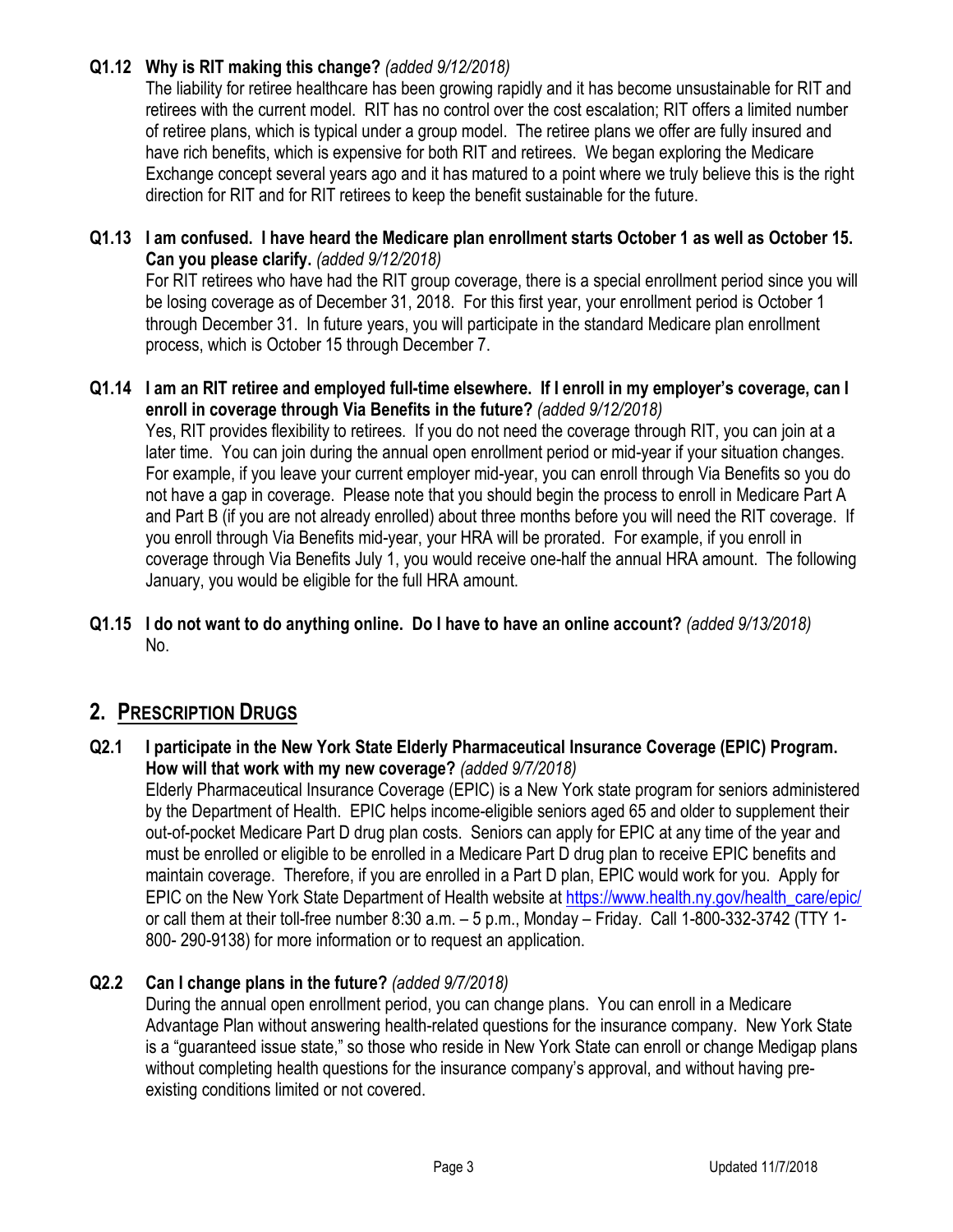- **Q2.3 Are prescription drugs included in Medicare Advantage plans?** *(added 9/7/2018)* Yes.
- **Q2.4 Are there any plans without the coverage gap (aka "donut hole)?** *(added 9/7/2018)* No, all individual plans follow the Medicare Part D design and therefore, have the coverage gap.
- **Q2.5 I forgot to include one of my medications in my profile with Via Benefits. Can I add it to my profile?** *(added 9/12/2018)* Yes, you can update your profile as needed. You can call Via Benefits at 888-586-0693 or log in to your online account to add it.
- **Q2.6 Who sets the prescription drug levels (i.e., coverage gap, etc.)?** *(added 9/12/2018)* The amounts for Medicare Part D plans are set by the federal government.
- **Q2.7 RIT has always told retirees not to enroll in a separate Medicare Part D prescription drug plan but in the Via Benefits presentation, they talked about enrolling Part D. Can you please explain?**  *(added 9/17/2018)*

The group coverage RIT has offered in the past has been Medicare Advantage Plans that *included* Medicare Part D prescription drug coverage. Therefore, we wanted to make sure our retirees didn't enroll in a separate Part D plan because if they did, the entire RIT policy would have been cancelled. In addition to the Medicare Advantage plans that are offered through Via Benefits, there are also Medigap plans available, also referred to as Medicare supplement plans. The Medigap plans *do not include* prescription drug coverage. Therefore, if you enroll in a Medigap plan you would also need to enroll in a separate Medicare Part D plan to ensure you have prescription drug coverage. **The main thing to remember is that you should enroll in coverage only through Via Benefits.**

## **3. DENTAL**

- **Q3.1 I have RIT's MetLife dental coverage today. Do I need to change that?** *(added 9/7/2018)* No, you can continue with this coverage. You would continue to pay MetLife directly for this coverage.
- **Q3.2 How do I find out if my dentist participates with the plans available through Via Benefits?** *(added 9/7/2018)*

The Benefit Advisor from Via Benefits can help you with this.

- **Q3.3 Can each person of a couple have separate dental plans?** *(added 9/7/2018)* Yes, each person will enroll in their own coverage through Via Benefits.
- **Q3.4 Is the dental coverage through Via Benefits separate from the medical coverage?** *(added 9/7/2018)* Yes, the dental coverage is a different plan and most likely will be with a different insurance carrier than your medical coverage.
- **Q3.5 I retired recently so I still have the dental COBRA continuation coverage. Can I enroll in dental coverage through Via Benefits when the COBRA dental ends?** *(added 9/11/2018)* Yes, simply contact Via Benefits directly at (888) 586-0693. To ensure you have no gap in coverage, you should contact them at least two months prior to the COBRA end date.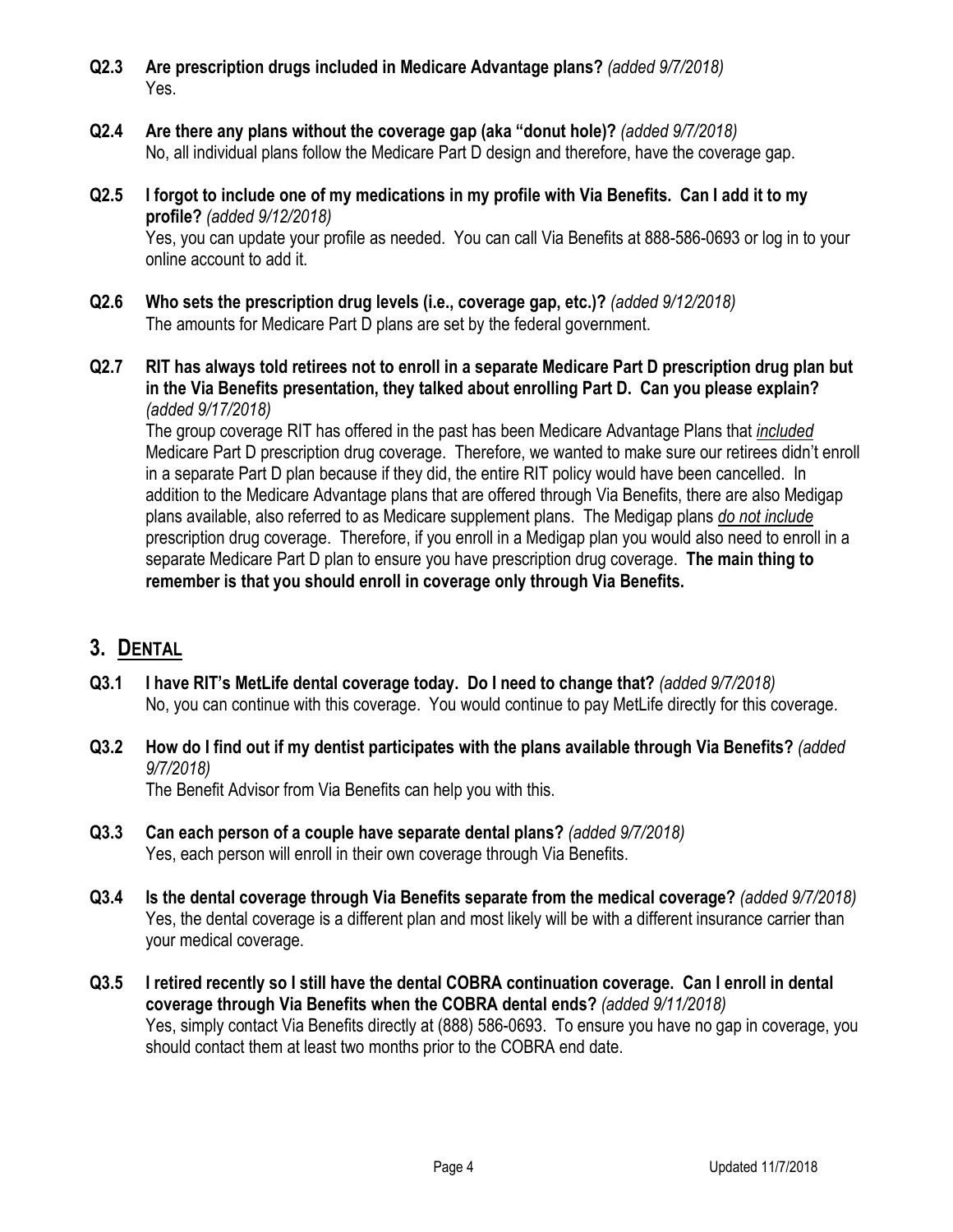- **Q3.6 Would the HRA cover my out-of-pocket dental costs even if I am not enrolled in dental coverage with Via Benefits or RIT?** *(added 9/12/2018)* Yes, as long as you are enrolled in medical coverage through Via Benefits, which is required for you to have an HRA funded by RIT.
- **Q3.7 I currently have the retiree MetLife dental coverage. Can I cancel that coverage to enroll in different coverage with Via Benefits?** *(added 9/12/2018)* Yes, you should contact MetLife directly at (800) 438-6388 to cancel your current coverage.
- **Q3.8 If I don't want the MetLife dental through RIT in 2019, do I need to cancel as of December 31, 2018 or wait until the end of the contract year, which is March 31, 2019?** *(added 9/17/2018)* You can cancel the MetLife dental coverage whenever you want by contacting MetLife directly at (800) 438-6388.

# **4. HRA**

- **Q4.1 Do I have to contribute to the HRA?** *(added 9/7/2018)* No, RIT funds the HRA.
- **Q4.2 Can I contribute to the HRA or can I roll over money from my HSA or IRA?** *(added 9/7/2018)* No, this is not allowed under law.

#### **Q4.3 How often does RIT make deposits made to the HRA?** *(added 9/7/2018)*

For those who are Medicare-eligible and enroll in coverage through Via Benefits effective January 1, RIT credits the HRA effective January 1 annually. For those who become Medicare-eligible or retire mid-year, the first year amount will be prorated. For example, if you enroll in coverage through Via Benefits July 1, you would receive one-half the annual amount. The following January, you would be eligible for the full HRA amount.

#### **Q4.4 How does the HRA work?** *(added 9/7/2018)*

The HRA is a reimbursement arrangement, which means you will first pay the premium and out of pocket expenses; you can then be reimbursed for eligible expenses, up to the amount in your HRA. The process is as follows:

- RIT funds the HRA each January 1
- The insurance company you choose will bill you the full premium for your coverage and you pay that full premium directly to the insurance company.
- You can be automatically reimbursed from the HRA for the premium amount. The quickest way to be reimbursed is to set up direct deposit so Via Benefits can send the premium reimbursement to your bank account automatically. If you prefer, they can send you a check. The Benefit Advisor will explain more about the automatic reimbursement process.
- When you incur out of pocket medical expenses (e.g., the copay you pay at the doctor's office), you can submit that to be reimbursed from your HRA. This cannot be done automatically. You can scan and submit the claim through the secure Via Benefits portal, send it to Via Benefits by fax or by U.S. Mail. The quickest way to receive your reimbursement is to upload to their secure portal.
- Any amount remaining in your HRA on December 31 will automatically carry over to the next year. There is no minimum or maximum – the entire balance will carry over and there is no time limit on using it.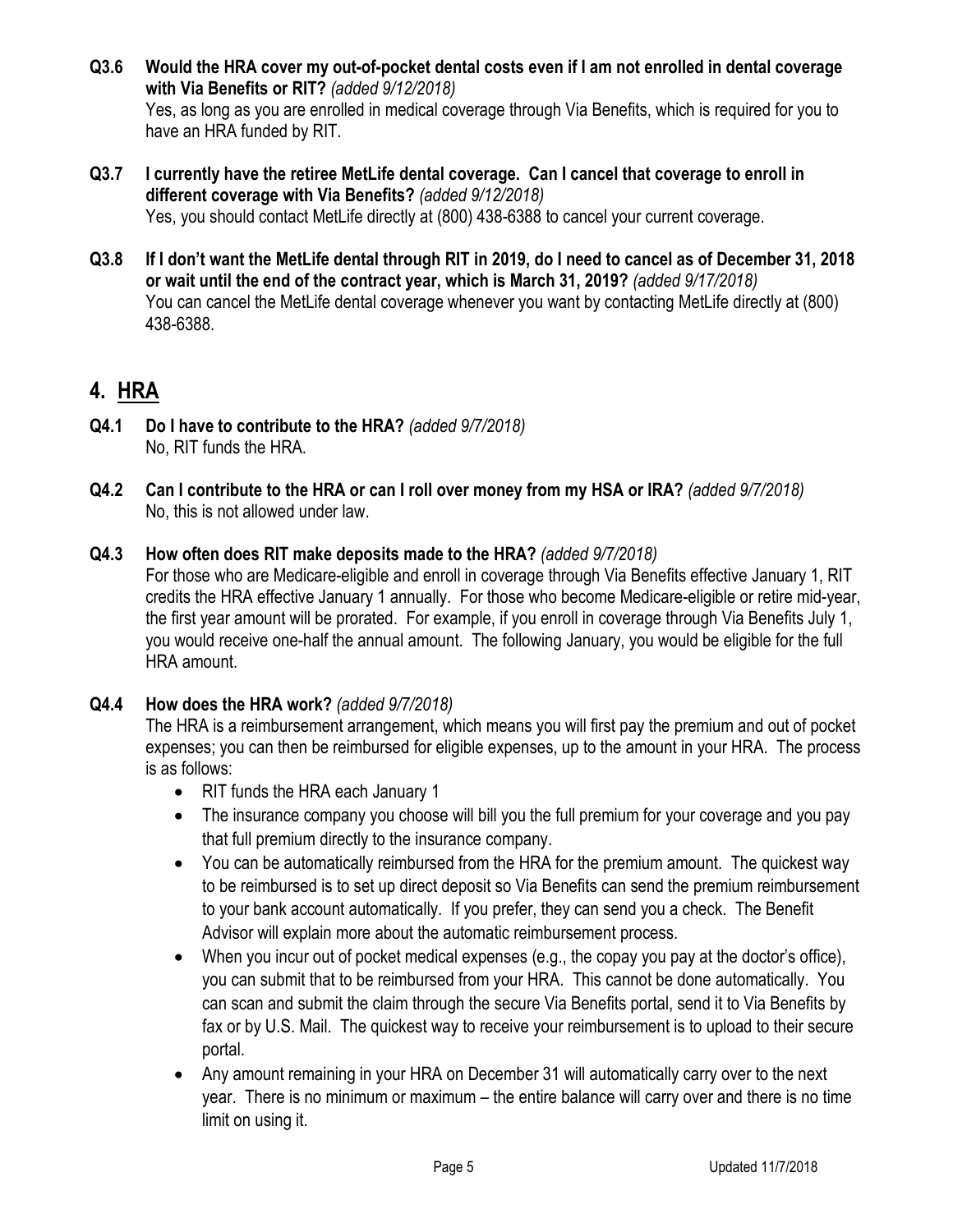- **Q4.5 Is there a maximum amount that can be carried over year to year?** *(added 9/7/2018)* No, you can carry over any amount from year to year. There is no maximum or minimum
- **Q4.6 Are any dental costs reimbursable from the HRA?** *(added 9/7/2018)* Yes, dental premiums and eligible dental out of pocket costs are eligible for reimbursement from the HRA.
- **Q4.7 Do I have to mail in information to be reimbursed for my out of pocket costs?** *(added 9/7/2018)* Yes. You can also fax them or load to the Via Benefits secure portal. Your reimbursement will occur more quickly if you load to the secure portal.
- **Q4.8 Both my spouse and I are RIT retirees. Can we have a joint HRA?** *(updated 9/17/2018)* Yes. The retiree who is older is identified in the Via Benefits system as the primary person. The younger spouse is indicated as the secondary person. Both receive the retiree HRA amount and it will be a joint account.
- **Q4.9 Can I pay the full annual premium and be reimbursed from the HRA?** *(added 9/7/2018)* Yes.
- **Q4.10 Will the HRA amount increase in the future?** *(added 9/7/2018)* RIT will review the funding amount annually and intends to increase the amount, but that will be a decision that is made each year.
- **Q4.11 I understand the HRA is a tax-free account, but is the reimbursement taxable?** *(added 9/7/2018)* Reimbursements from the HRA are tax-free for the retiree and spouse. If you cover your domestic partner, the reimbursements for this person are taxable. RIT will send the required tax reporting document in January each year so you can include the information when you file your tax returns.
- **Q4.12 Who do we pay the premiums to?** *(added 9/11/2018)* You will pay the monthly premium directly to the insurance company. You can then be reimbursed from your available funds in the HRA.
- **Q4.13 My HRA amount is different than a friend of mine. Why is that?** *(added 9/11/2018)* As you may recall, RIT has several cost sharing groups based on when a person retired and RIT's portion of the cost varied by these groups. We will continue with these different groups by providing different HRA amounts. Since the cost sharing group terminology has been confusing, we are renaming the cost sharing groups as follows:
	- *Group 1*: Previously called the Grandfather Group
	- *Group 2*: Previously called the Benchmark Group
	- *Group 3*: Previously called the Retiree Medical Account (RMA) Group

Within each group, there are differences as well. In Groups 2 and 3, RIT provides a larger subsidy to the retiree compared to the spouse/partner. In addition, there is a lower RIT subsidy for those who were parttime employees compared to those who were full-time employees. This is consistent with RIT's history of providing different levels of support for the different groups. The different levels of support will continue which means there will be different HRA amounts for each group.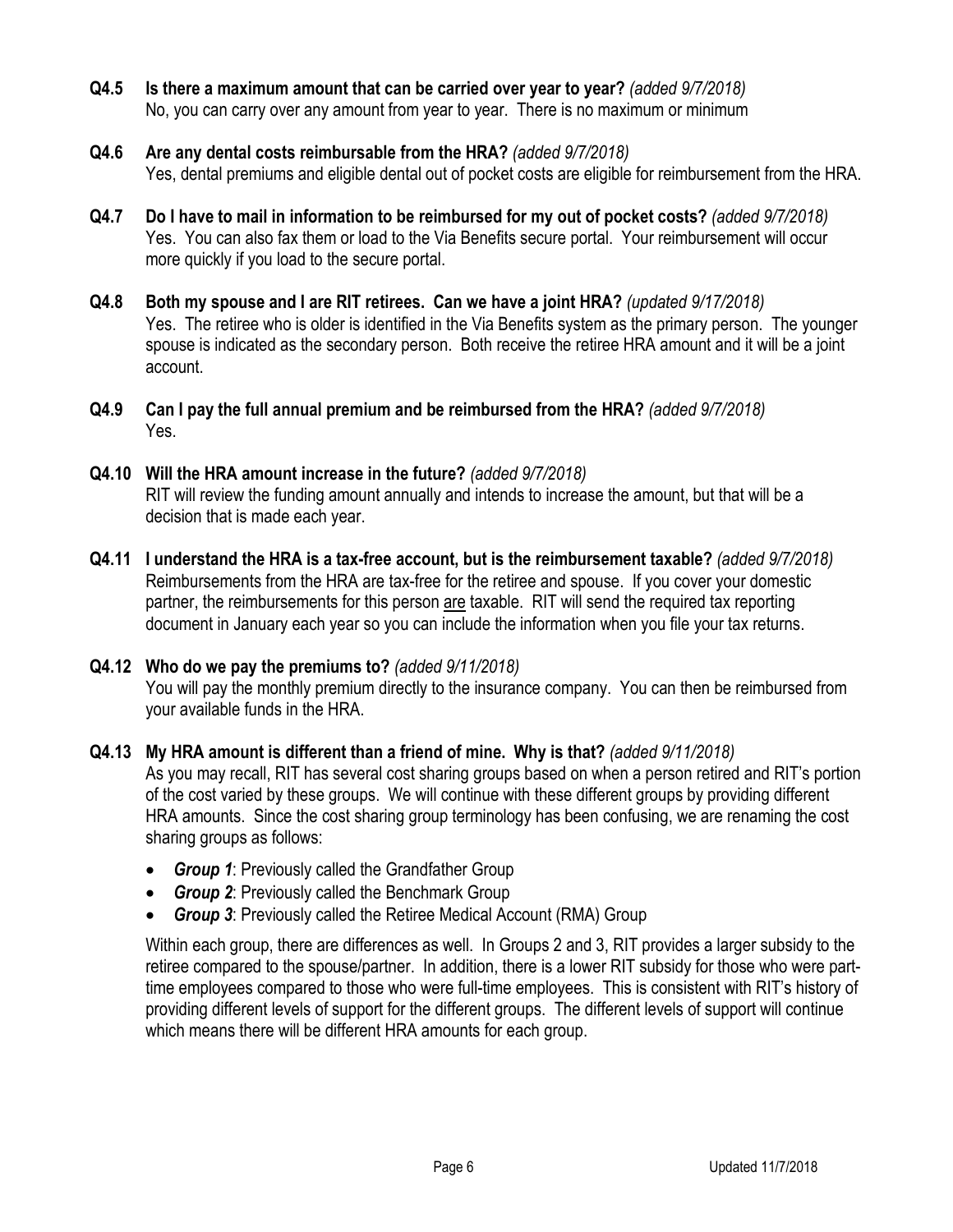#### **Q4.14 If it is a joint HRA, will it reimburse the costs of one person if the costs are more than their HRA contribution amount and the other person has not been reimbursed up to their contribution amount?** *(added 9/11/2018)*

Yes, with the joint account the maximum reimbursement for each person is the balance in the HRA; each person is not limited to their own contribution amount. For example, if the retiree's HRA contribution is \$1,900 and the spouse's HRA contribution is \$1,700, the total HRA balance is \$3,600. One person could use \$3,000 and the other person could use \$600. This is really the purpose of the joint HRA, to provide the maximum flexibility to a couple.

#### **Q4.15 What if my medical expenses are higher than the HRA amount?** *(added 9/11/2018)*

You will be reimbursed for premiums and eligible out of pocket expenses up to the value of your HRA. If your expenses are higher, you will not be reimbursed.

#### **Q4.16 What can I be reimbursed for from the HRA?** *(added 9/11/2018)*

As long as you are enrolled in medical coverage through Via Benefits, you *can be* reimbursed for

- medical, prescription drug, dental, vision and Medicare Part B premiums *(pre-tax deductions from a paycheck are not eligible; for example, if you have vision coverage through your spouse's employer).*
- qualifying out-of-pocket medical (excludes prescription drugs), dental, and vision expenses such as deductibles, copays and your share of coinsurance.

You *cannot* be reimbursed for

- o Prescription drug out of pocket costs; these expenses are not eligible due to the structure of the Medicare Part D benefit
- o Long-term care premiums and out-of-pocket expenses

#### **Q4.17 Can the HRA be used for the Medicare Part B premium which is deducted from my Social Security check?** *(added 9/12/2018)*

Yes, and to make the process easier, you can enroll in the recurring reimbursement program. There will be information in the *Funding Guide to Reimbursement* Via Benefits sends you in late December or early January.

**Q4.18 I will be working at RIT for the spring semester. I understand that I cannot access the HRA for expenses incurred while I am employed by RIT. Can my spouse have access to the HRA for her expenses while I am employed by RIT?** *(added 9/12/2018)*

No, neither of you will be able to access the HRA for premiums or out of pocket expenses that occur during the time you are working.

#### **Q4.19 I know I cannot access the HRA if I work for RIT. Can I access the HRA if I work for a different employer?** *(added 9/12/2018)*

Yes. In addition, if you are hired by a temporary employment agency (e.g., Datrose) and are placed at RIT, since you are not employed by RIT, you would still have access to the HRA while working for the temporary agency.

#### **Q4.20 Can I have my reimbursements sent directly to my bank account?** *(added 9/12/2018)* Yes, there will be information on how to set this up in the *Funding Guide to Reimbursement* Via Benefits sends you in late December or early January.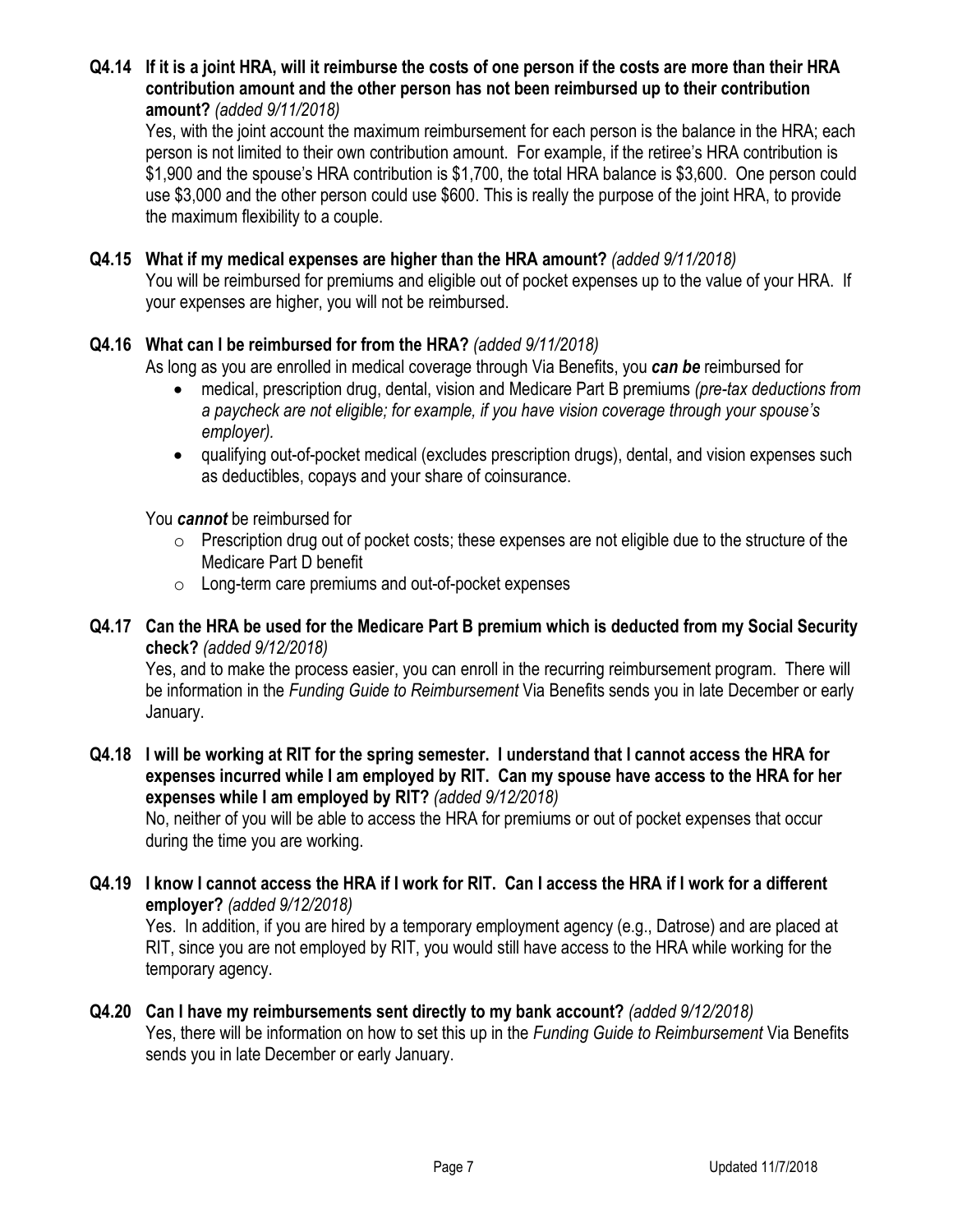#### **Q4.21 Do we submit claims for reimbursement at one time on an annual basis or do we submit as they come up?** *(added 9/13/2018)*

You can choose how you often you want to be reimbursed. You can set up automatic reimbursement or recurring reimbursement of your premiums or you can submit manually if you prefer.

#### **Q4.22 Is there a deadline to submit manual claims for reimbursement?** *(added 9/13/2018)*

You can submit claims for the prior calendar year through the following June 30. For example, for any claims incurred in 2019, you must submit the manual claim no later than June 30, 2020.

#### **Q4.23 How was the HRA amount determined?** *(added 9/13/2018)*

As explained in #4.13 above, there are various cost sharing groups and the HRA amounts vary by group. We worked with our actuaries to determine the amounts needed for the various groups. The modeling shows that nearly all RIT retirees may be better off financially with the new Medicare Exchange structure with the RIT-funded HRA by choosing a plan that is appropriate for their expected needs.

### **5. BENEFIT ADVISOR**

#### **Q5.1 Who licenses the Benefit Advisors?** *(added 9/7/2018)*

Licenses are issued by each state and they have to pass a test for each insurance company in that state. A Benefit Advisor can be licensed in many states; in fact, most are licensed in several states. The Benefit Advisor you work with will be licensed in the state in which you reside.

**Q5.2 Since I will provide my medical conditions and prescription drug information to the Benefit Advisor how do I know that he or she will keep my information confidential?** *(added 9/7/2018)* The Benefit Advisor is required to follow the HIPAA and insurance company's regulations and they will not disclose the information you share.

#### **Q5.3 I cannot understand or hear the advisor. What do I do?** *(added 9/7/2018)* You can let the Benefit Advisor know that you would like to talk to another Benefit Advisor; they are trained that this is acceptable behavior. If you are not comfortable doing this, you can let the Benefit Advisor know that you need to leave the call and hang up. Call back in about 10 minutes; don't call back

## **Q5.4 Are there Benefit Advisors designated just for RIT?** *(added 9/7/2018)*

sooner because you may end up with the same Benefit Advisor.

The advisors are not dedicated only to RIT, but they are generally in a "pod" with like clients. So, the advisors working on the RIT account may be advisors for other colleges and universities.

**Q5.5 How are the Benefit Advisors compensated? Do they get a commission based on the plan they steer me toward?** *(added 9/11/2018)* The Benefit Advisors receive a salary. Their bonus structure is based on their customer service. They

have no information about the commissions paid by the insurance companies to Via Benefits.

#### **Q5.6 Do you talk to a different Benefit Advisor every time you call?** *(added 9/12/2018)*

When you call, if the Benefit Advisor you last spoke to is available, the Via Benefits phone system will automatically route you to that same advisor. If you would like to speak to the same Benefit Advisor every time, you can request that person. They may not be available when you call, so you can ask for that person to call you back.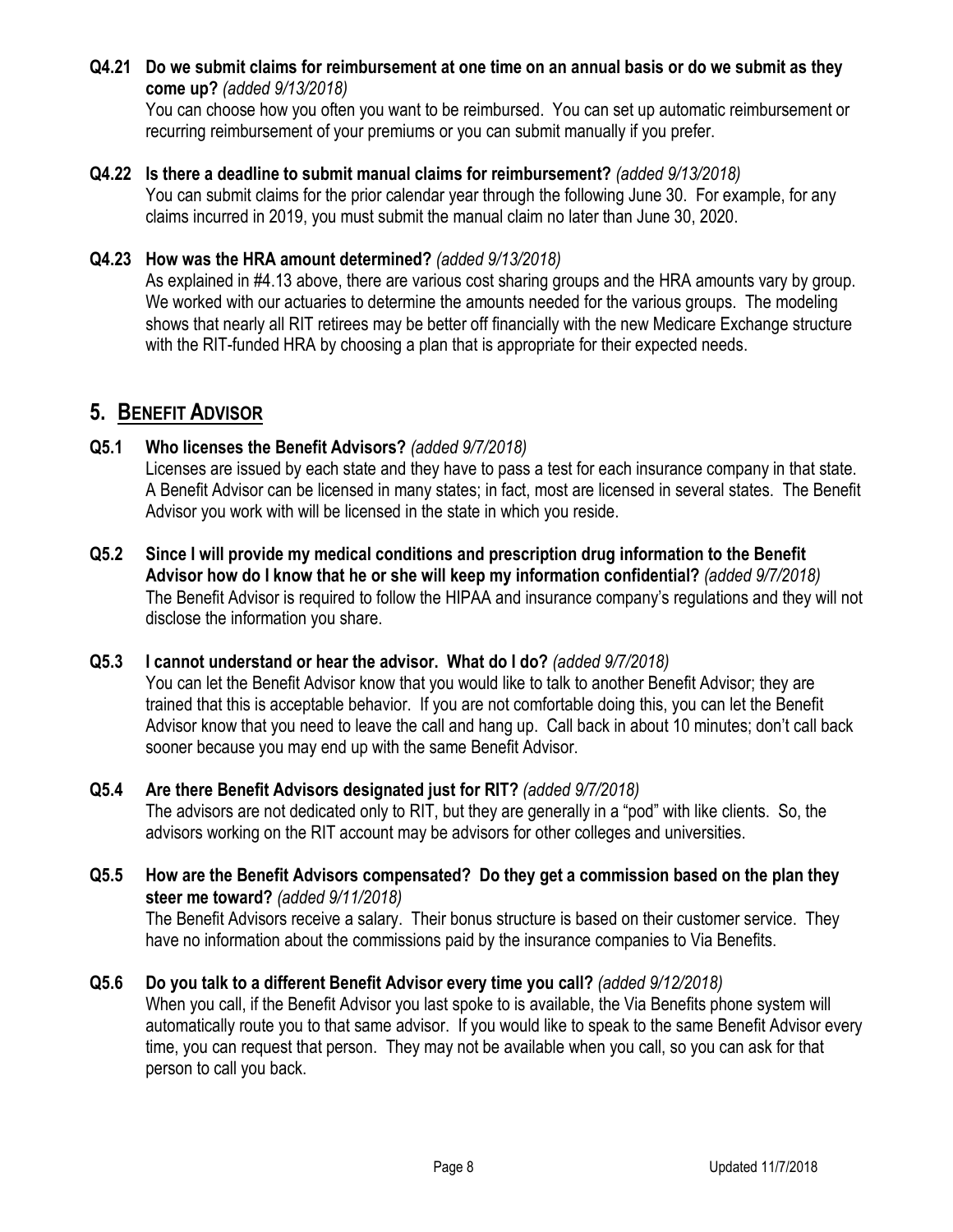## **6. ENROLLMENT PROCESS**

#### **Q6.1 Can my spouse or child help me with the enrollment process?** *(added 9/7/2018)* Yes, you simply need to tell the Benefit Advisor that you wish to designate the person. You can designate more than one person to help you with the process. Only you can complete the actual enrollment process, unless the designated person has power of attorney. The Benefit Advisor can provide more information about setting up the power of attorney and providing it to Via Benefits and the insurance company you choose.

#### **Q6.2 Do I have to fill out applications to enroll?** *(added 9/11/2018)*

No, you will not complete paper applications. You will answer questions on the phone for the enrollment specialist to complete the application(s) for you. Please note that you may answer the same question multiple times, depending on how many plans you enroll in. For example, if you enroll in a Medicare Advantage plan and dental coverage, there will be two applications and you will answer similar questions two times.

- **Q6.3 This is a big decision and I am not confident that I will be sure about the plan after the first phone call. Do I have to enroll in a plan in that first call?** *(added 9/11/2018)* No, you can make as many appointments to speak with a Benefit Advisor as necessary to make your decision. And, if you change your mind about the plan you enrolled in, you can change plans for January 2019 as long as you do it by December 31, 2018.
- **Q6.4 I worked with a Benefit Advisor to set up my profile (my medications, doctors, etc.). How can I access my account online?** *(added 9/12/2018)* If the Benefit Advisor did not give you your username, simply give them a call at 888-586-0693. They can give you your username so you can log in to your record.
- **Q6.5 We have always compared the RIT coverage and the coverage available from the company where my husband is a retiree. The information from his prior employer is not available until the end of October or beginning of November. Can we still sign up after October 1?** *(added 9/12/2018)* Yes, for 2019, you can enroll in coverage through Via Benefits any time after October 1 and before December 31, 2018 if you are losing RIT coverage (if you are not currently enrolled in RIT coverage, you can enroll between October 15 and December 7). In future years, you will be able to enroll between October 15 and December 7. You may want to make your appointment for early to mid-November when you will have the additional information available.
- **Q6.6 After the application is input by the data processor, how can we double check that it was processed properly?** *(added 9/13/2018)* In 7 to 10 days you will receive a confirmation letter. If something doesn't look correct or if you have any questions, simply contact Via Benefits.
- **Q6.7 How do we add new doctors and medications during the year?** *(added 9/13/2018)* You can contact Via Benefits directly at 888-586-0693 or log in to your online Via Benefits account to add the updated information.
- **Q6.8 The Benefit Advisor told me that some of my providers don't participate in one of the Excellus Medicare Blue Choice plans. Is that correct? (added 11/7/2018)** It has come to our attention that there has been a problem with the provider listing at Via Benefits for some or all of the five Excellus Medicare Advantage Plans. You will find th[e provider listing](https://www.excellusbcbs.com/wps/wcm/connect/63154ae1-5d50-4976-ba6b-bffaf80fb74c/FINAL+FOR+WEB+10-2019+IPA-628+RochHMO5bkProvPharmDirectory.pdf?MOD=AJPERES&CACHEID=63154ae1-5d50-4976-ba6b-bffaf80fb74c) for all five plans (Excellus has informed us that there are the same providers for all of their Medicare Advantage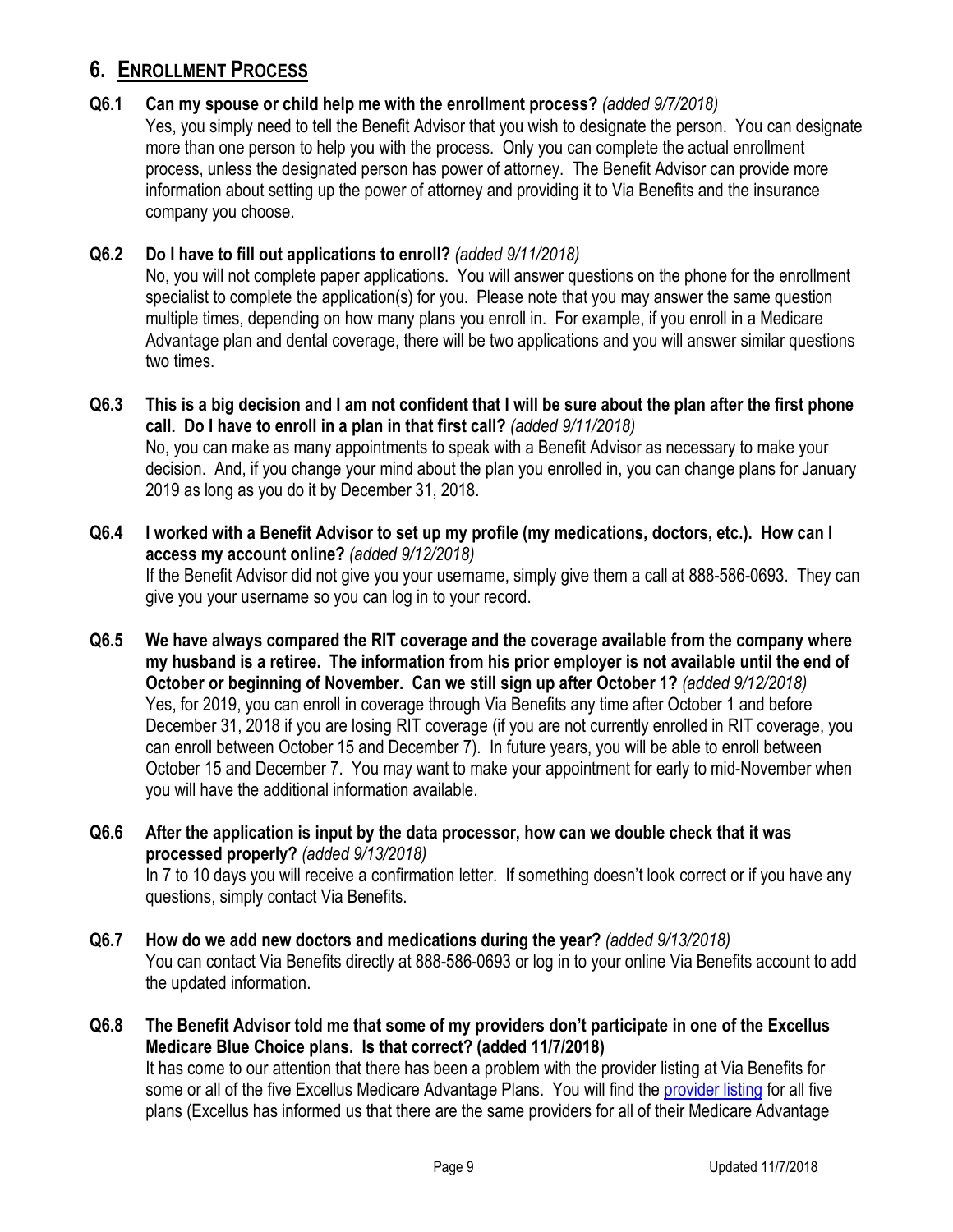plans) as well as a [side-by-side summary](https://www.excellusbcbs.com/wps/wcm/connect/39f2ed3d-e56f-4a05-b000-14a8eb1429ac/%28NP%29B5159Y19_Medicare+Member+Product+Brochure+2019+%28ROCHESTER%29_12503.pdf?MOD=AJPERES&CACHEID=39f2ed3d-e56f-4a05-b000-14a8eb1429ac) of the five plans on the Excellus website. To search for your providers, hold down the Ctrl button and then the F key to bring up a search box; enter the provider's last name and then scroll up and down the list with the arrows next to the search box. We have notified Via Benefits about the issue and they are working on resolving the website problem.

## **7. PLAN CHOICE**

### **Q7.1 Can I keep the same plan I have today?** *(updated 9/17/2018)*

No, the coverage that RIT offers is employer group coverage and it is ending December 31, 2018. The coverage through Via Benefits is individual coverage.

**Q7.2 I do not want to make a health insurance decision based on a conversation where the Via Benefits advisor has made a decision for me. How do I actually read the materials from the insurance companies?** *(added 9/7/2018)*

You will make the decision on which plan to enroll in; the Benefit Advisor does not. The Benefit Advisor may make a recommendation to you, but the choice is yours. You can review and compare plan on the Via Benefits website. If you do not have access to a computer, Via Benefits can send you hard copy information on up to three (3) plans.

- **Q7.3 How does the coverage through Via Benefits work with VA and/or Tricare?** *(added 9/11/2018)* There are plans that work with VA and/or Tricare. The Benefit Advisor will help you understand your options.
- **Q7.4 Are gym memberships like Silver Sneakers (currently available with RIT's Preferred Gold plans) and Silver and Fit (currently available with RIT's Medicare Blue Choice plans) available in plans through the Medicare Exchange?** *(added 9/11/2018)*

Yes, both Silver Sneakers and Silver and Fit are national benefits and are offered with certain plans. Be sure to ask the Benefit Advisor about plans with these programs.

**Q7.5 I live in the Rochester area part of the year and Florida the other part of the year. Are there plans that can work in both places?** *(added 9/11/2018)* Yes, be sure to let the Benefit Advisor know that you spend time in two places; they can include that information in their modeling.

### **Q7.6 Can I change plans in the middle of the year?** *(added 9/11/2018)*

If you are enrolled in a Medicare Advantage plan you can make changes for your next calendar year's coverage during the enrollment process held October 15 through December 7 each year. If you are enrolled in a Medigap plan, you can make changes during the year. Speak to a Benefit Advisor for more details.

- **Q7.7 Can I keep my same doctors?** *(updated 9/12/2018)* It depends on the plan you choose. Be sure to share the names of all your physicians (primary care physician as well as specialists) with the Benefit Advisor so they can check the participating provider lists of the plans you are considering.
- **Q7.8 What is better? Medicare Advantage or Medigap with a separate Part D prescription drug plan?**  *(added 9/11/2018)*

There is no right or wrong plan. It really depends on your own specific situation. The Benefit Advisor can help you with this decision.